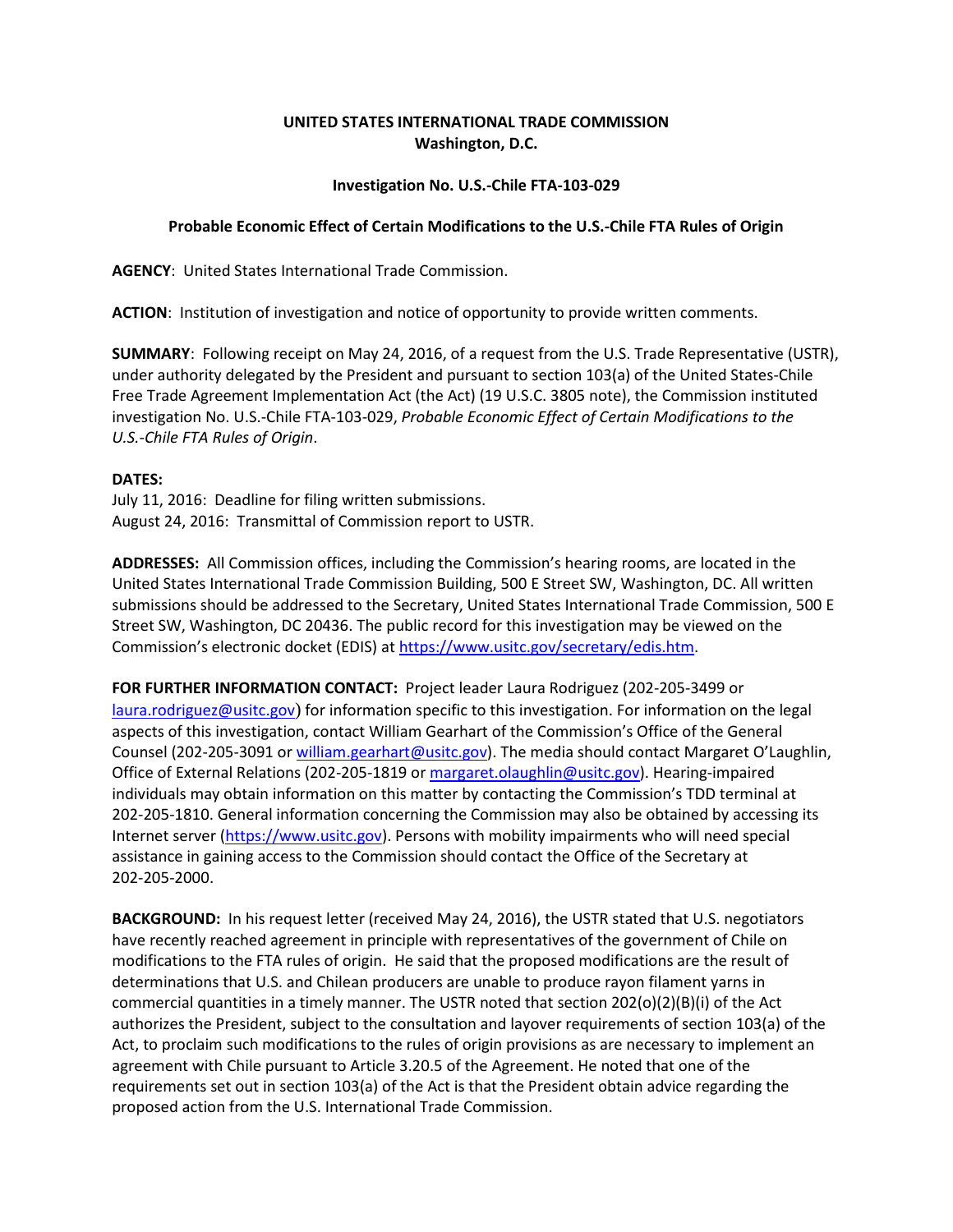In the request letter, the USTR asked that the Commission provide advice on the probable economic effect of the modifications on U.S. trade under the FTA, total U.S. trade, and on domestic producers of the affected articles. He asked that the Commission provide its advice at the earliest possible date but not later than three months of receipt of the request. He also asked that the Commission issue, as soon as possible thereafter, a public version of its report with any confidential business information deleted.

The products identified in the proposal are certain woven fabrics of artificial filament yarn provided for in subheadings 5408.22–5408.23 of the U.S. Harmonized Tariff Schedule. The request letter and the proposed modification are available on the Commission's website at [https://www.usitc.gov/research\\_and\\_analysis/what\\_we\\_are\\_working\\_on.htm.](https://www.usitc.gov/research_and_analysis/what_we_are_working_on.htm) As requested, the Commission will provide its advice to USTR by August 24, 2016.

**WRITTEN SUBMISSIONS:** No public hearing is planned. However, interested parties are invited to file written submissions. All written submissions should be addressed to the Secretary, and should be received not later than 5:15 p.m., July 11, 2016. All written submissions must conform with the provisions of section 201.8 of the Commission's Rules of Practice and Procedure (19 CFR 201.8). Section 201.8 and the Commission's [Handbook on Filing Procedures](http://www.usitc.gov/secretary/documents/handbook_on_filing_procedures.pdf) require that interested parties file document[s electronically](https://edis.usitc.gov/) on or before the filing deadline and submit eight (8) true paper copies by 12:00 p.m. eastern time on the next business day. In the event that confidential treatment of a document is requested, interested parties must file, at the same time as the eight paper copies, at least four (4) additional true paper copies in which the confidential information must be deleted (see the following paragraph for further information regarding confidential business information). Persons with questions regarding electronic filing should contact the Office of the Secretary, Docket Services Division (202-205-1802).

**CONFIDENTIAL BUSINESS INFORMATION:** Any submissions that contain confidential business information must also conform with the requirements of section 201.6 of the Commission's Rules of Practice and Procedure (19 CFR 201.6). Section 201.6 of the rules requires that the cover of the document and the individual pages be clearly marked as to whether they are the ''confidential'' or ''non-confidential'' version, and that the confidential business information is clearly identified by means of brackets. All written submissions, except for confidential business information, will be made available for inspection by interested parties.

The Commission may include some or all of the confidential business information submitted in the course of this investigation in the report it sends to the USTR. Additionally, all information, including confidential business information, submitted in this investigation may be disclosed to and used: (i) by the Commission, its employees and Offices, and contract personnel (a) for developing or maintaining the records of this or a related proceeding, or (b) in internal investigations, audits, reviews, and evaluations relating to the programs, personnel, and operations of the Commission including under 5 U.S.C. Appendix 3; or (ii) by U.S. government employees and contract personnel for cybersecurity purposes. The Commission will not otherwise disclose any confidential business information in a manner that would reveal the operations of the firm supplying the information.

**SUMMARIES OF WRITTEN SUBMISSIONS**: The Commission intends to publish summaries of the positions of interested persons in an appendix to its report. Persons wishing to have a summary of their position included in the appendix should include a summary with their written submission. The summary may not exceed 500 words, should be in MSWord format or a format that can be easily converted to MSWord, and should not include any confidential business information. The summary will be published as provided if it meets these requirements and is germane to the subject matter of the investigation. In the appendix the Commission will identify the name of the organization furnishing the